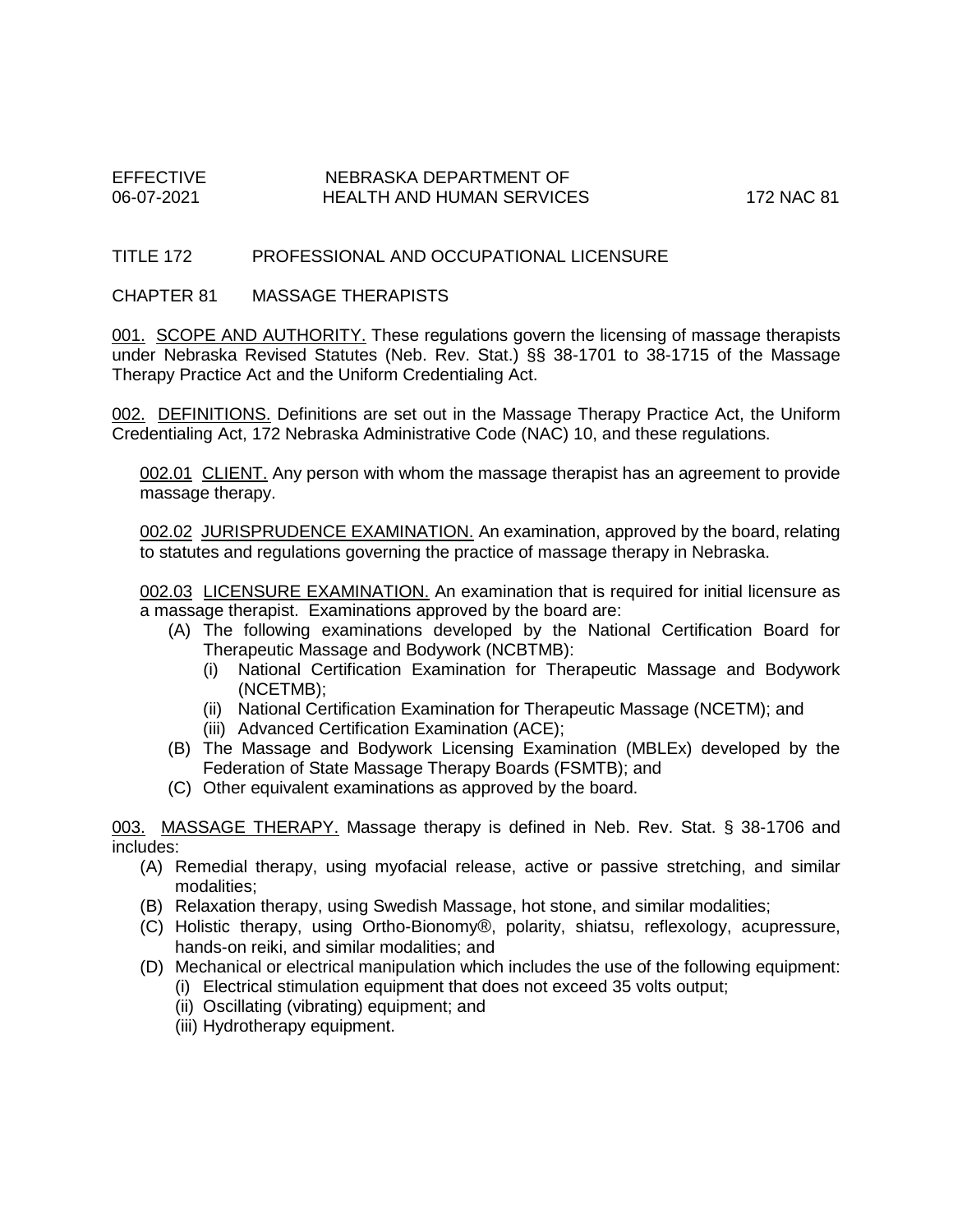### EFFECTIVE NEBRASKA DEPARTMENT OF 106-07-2021<br>HEALTH AND HUMAN SERVICE 06-07-2021 HEALTH AND HUMAN SERVICES 172 NAC 81

004. LICENSE REQUIREMENTS. To obtain a license, an individual must submit a complete application provided by the Department and provide documentation demonstrating that the applicant meets the licensing requirements of Neb. Rev. Stat. §§ 38-1710, 172 NAC 10, and these regulations.

004.01 EDUCATION. Applicants must submit an official transcript directly from the issuing entity showing completion of a course of study and training in massage therapy as specified in 172 NAC 82.

004.02 RECIPROCITY. An applicant who is credentialed or authorized to practice massage therapy in another jurisdiction and has not completed 1,000 hours of training in massage therapy, may obtain hours to equal the required 1,000 hours of training through a massage therapy program, a college or university, work experience or continuing education. The applicant is not required to have attained the specified hours in the areas identified in 172 NAC 82. Hour equivalents may be granted in the following manner:

- (A) 50-60 minutes obtained from a course of study in massage therapy equals 1 hour.
- (B) 1 semester credit hour of massage therapy related college or university hours equals 15 hours.
- (C) 200 hours for each year of full-time practice as a massage therapist.
- (D) Up to 100 hours obtained from continuing education programs approved by the National Certification Board for Therapeutic Massage and Bodywork (NCBTMB) or the Federation of State Massage Therapy Boards (FSMTB).

005. LICENSURE EXAMINATION. To take an approved licensure examination, an applicant must apply directly to the examination entity. Applicants must submit an official score report directly from the examination entity verifying successful completion of the licensure examination.

05.01 RECIPROCITY. An applicant who is credentialed or authorized to practice massage therapy in another jurisdiction must also successfully pass the jurisprudence examination, with a score of at least 75%.

006. TEMPORARY LICENSE REQUIREMENTS. To obtain a temporary license, an individual must submit a complete application provided by the Department and provide documentation demonstrating that the applicant meets the temporary license requirements.

006.01 CHANGE IN SUPERVISION. After the temporary license has been issued, if the temporary licensee intends to practice under the supervision of a different massage therapist, the temporary licensee must submit a supervision form provided by the Department and signed by the new supervising massage therapist, agreeing to provide supervision.

006.02 EXTENSION OF A TEMPORARY LICENSE. An applicant requesting an extension of a temporary license must submit a written request for extension, stating the reason for the request. Circumstances which may result in an extension of the temporary license may include but are not limited to:

- (A) The applicant became ill during the licensure examination to the extent that he or she could not complete the examination;
- (B) The applicant had to leave the licensure examination due to inclement weather conditions which caused the applicant to be unable to complete the examination; or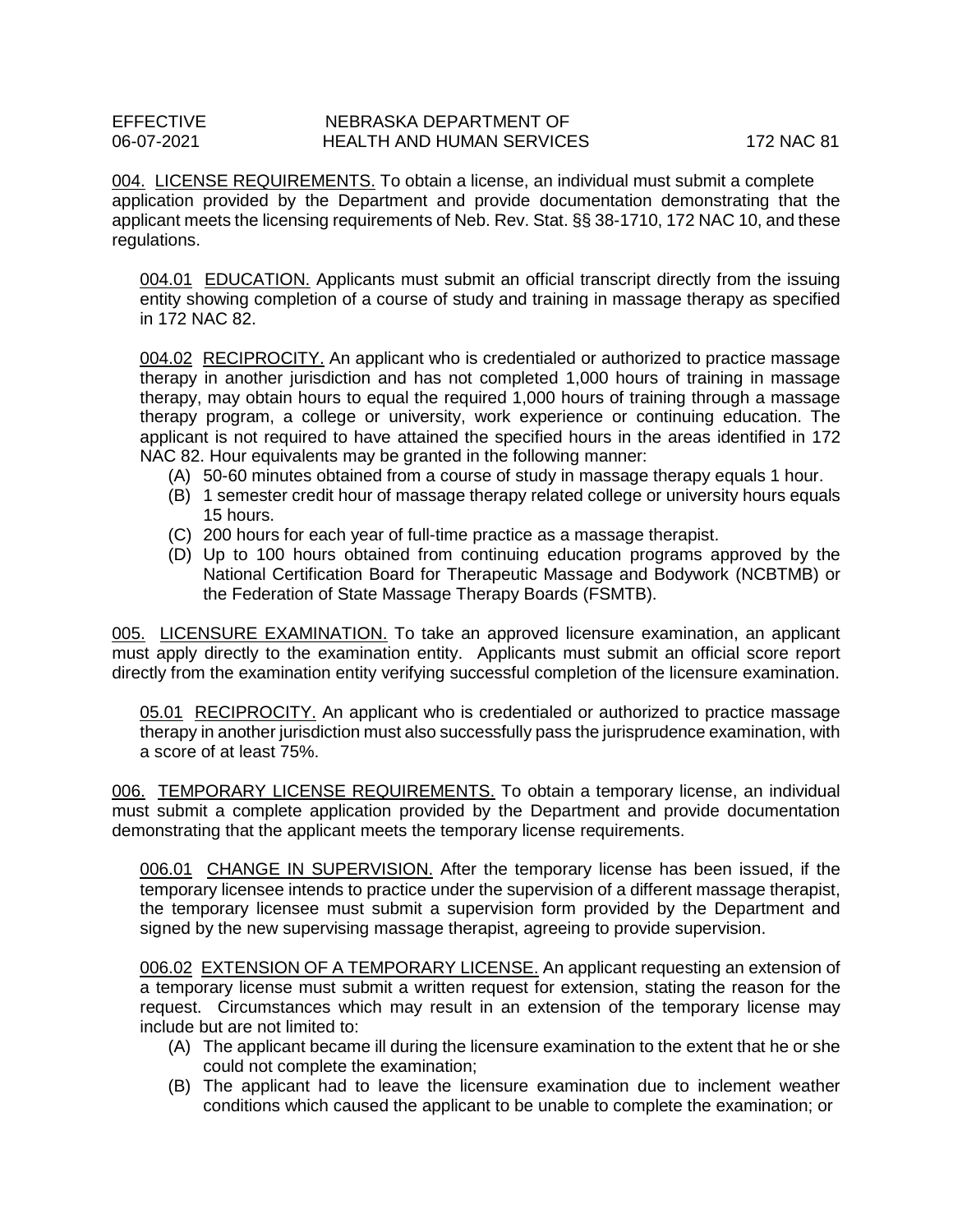(C) The applicant suffered an incapacitating injury prior to the licensure examination which allowed him or her to take the examination but affected his or her ability to perform well on the examination.

007. RENEWAL, WAIVER OF CONTINUING EDUCATION, AND INACTIVE STATUS. The applicant must meet the requirements set out in 172 NAC 10 and these regulations. All massage therapy licenses, except a temporary license, issued by the Department will expire on November 1 of each odd-numbered year.

008. CONTINUING EDUCATION. During the 24 months prior to the license renewal date, each licensed massage therapist must complete 16 hours of continuing education hours, 50% of which may be gained through on-line or electronic media. Continuing education activities and requirements are as follows:

008.01 MANDATORY HANDS-ON HOURS. A licensee must complete at least 8 hours of hands-on massage therapy continuing education through workshops each renewal period. One hour of attendance equals 1 hour of continuing education. A licensee may earn all 16 hours through hands-on workshops. These hours must meet the following requirements:

- (A) The content of the workshop must include at least 75% hands-on massage technique; up to 25% may be theory related to hands-on technique; and
- (B) The workshop must include a set period of time for class participation which is handson practice.

008.02 MANDATORY ETHICS HOURS. Each licensee must obtain at least 3 hours of continuing education relating to massage therapy ethics. Ethics hours may be taken through home study or other electronic media.

008.03 PRACTICAL EXAMINATION. 3 hours will be granted for a licensee who successfully completes a practical examination administered by a Nebraska licensed Massage Therapy School and these hours count towards the mandatory hands-on hours.

008.04 NON-HANDS ON HOURS. Up to 8 hours of non-hands on activities can be applied to the 16-hour requirement.

- (A) LICENSURE EXAMINATION. 5 hours will be granted for licensees who successfully pass an approved licensure examination.
- (B) PUBLICATION. 3 hours will be granted for authoring an article published in a professional health-related journal; a newsletter article or letter to the editor does not meet this requirement.
- (C) JURISPRUDENCE EXAMINATION. 3 hours will be granted for licensees who receive a score of at least 75% on the jurisprudence examination.
- (D) INSTRUCTOR AT A MASSAGE THERAPY SCHOOL. Instructors at a Nebraska massage therapy school will be granted 1 hour for each hour of teaching, up to 5 hours.
- (E) MASSAGE SCHOOL TRAINING, COLLEGE OR UNIVERSITY COURSEWORK. Hours can be resident or distance learning. One hour of training equals 1 hour of continuing education; 1 semester college credit hour equals 15 hours of continuing education; or 1 quarter college credit equals 10 hours of continuing education. Licensees can use up to 5 hours.